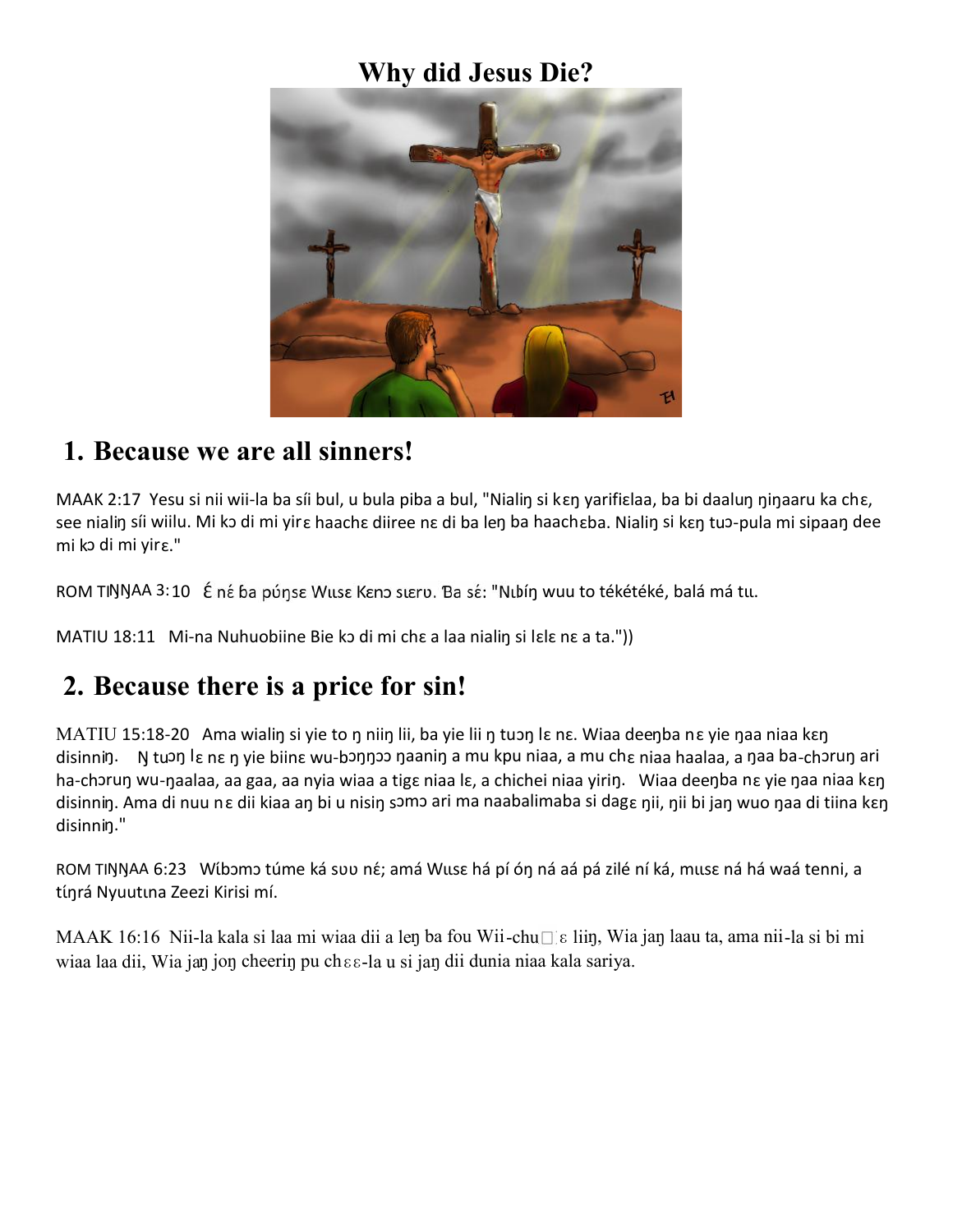

**There is a price for sin!**

# **3. Because Jesus died and paid for our sins on the cross!**

MATIU 1:21 U jan lul baal, n jan h  $\epsilon$  u yirin Yesu, b  $\epsilon \epsilon$  wiaa u n  $\epsilon$  jan laa u niaa haach $\epsilon$ ba ta."

ROM TIŊŊAA 5:8 Amá Wusɛ mákrá, v há córá mɔ ɛ́; bee wíɛ́ tɛ́ŋ ná mɛ́ á fa há ká wíbɔŋ"áárá, Kirisi súwírá wíɛ́.

JOON 3:16 Wia cho dunia niaa a mu kieli, nii n e tii u jon u Bii-bala a pila, di nii-la kala si laa u wiaa dii, u bi jan lɛl, ama u jaŋ kɛŋ miisi-la si bi dɛrɛ.

MATIU 18:11 Mi-na Nuhuobiine Bie kↄ di mi chɛ a laa nialiŋ si lɛlɛ nɛ a ta."))

## **4. Salvation is a free gift, not by good works. You must take God's word for it, and trust Jesus alone!**

ƐFƐSIS NIAA 2:8-9 , Wɩɩsɛ zilé sɩɛrʋ nɛ́ ʋ lɛ́ɩ́wa tá, a tɩŋ ɩ́ há lɔ́ʋ́ dí wɩ́ɛ́; ʋ ɛ́ sɩɛ́ wɩ́ɩ́wa tɩɩ lɩ́ɛ́, ʋ ká zilé rí, Wuse péiwa. L tutúnwere wié rá Wuse léiwa tá, a make ri nén wuu súú tu mákú.

TAATIS 3:5 v lárá tá; v sué to ane á wí"álle ká tékétéké mí ní, amá v háá fárá susu ná né tɛ. U tíŋ Wusɛ Sabuna dóé mí a sésírá wíbɔma, a lárá tá, a bɪrlúlrá lulfɛlɔ, a párá mɪfɛlɔ má.

YESU NADZOOBA TIDTIDDAA 4:12 Zeezi duno lén ní wo nue la aá tá, bee wít dúníé wuu mí, Wuse wu nén yư péé, á há sí wóllú mí tun, a lárá tu."

### **5. We must put our faith and trust in Christ alone!**

MAAK 9:23 Ŋii nɛ Yesu si di nii-la kala si ŋaa yarida, u jaŋ wuo ŋaa wii-na kala.

MAAK 1:15 a bul, "Bua-la yie nɛ. Wia kuorii-la kↄ nɛ. Má birima lii ma haachɛba lɛ a laa Wia wu-zↄmↄ-la dii."